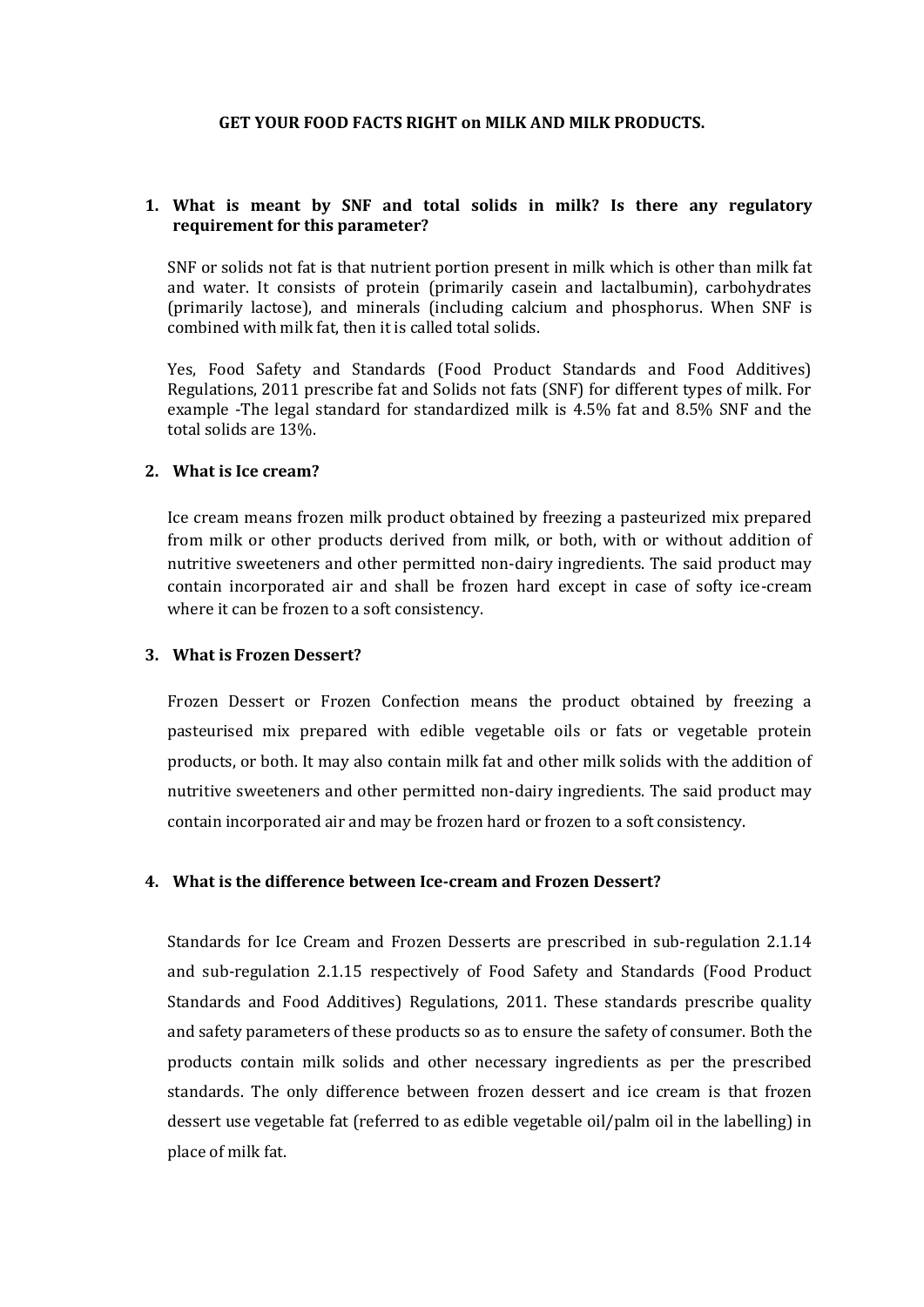# **5. What shall consumer see on the label of the container?**

Generally, it is difficult to differentiate frozen dessert from ice-cream because of the similar texture and taste. Both the products are having standards as per Food Safety and Standards Regulations as mentioned above. As per the regulations mentioned above the Frozen Dessert shall indicate on the label as;

"Contains ………………. % Milk Fat\* Edible Vegetable Oil\* and Vegetable Fat\* and Vegetable Protein Product" (\**strike out whatever is not applicable)*."

The consumer must check this information on the label to identify/differentiate these products and the name of the product as 'Frozen dessert or frozen confection'.

# **6. Can milk be fortified with vitamins and what are the regulatory requirements?**

Yes, Toned, double toned, skimmed milk or standardized milk can be fortified with vitamins A and D, at the level prescribed in Food Safety and Standards (Fortification of Foods) Regulations, 2018 which is as follows:-

| S.No. | <b>Nutrients</b> | Level of<br>litre<br>nutrient<br>per | of   Source of nutrient             |
|-------|------------------|--------------------------------------|-------------------------------------|
|       |                  | toned/double                         |                                     |
|       |                  | milk/standardized<br>toned/skimmed   |                                     |
|       |                  | milk                                 |                                     |
| 1.    | Vitamin A        | 270 μg RE-450 μg RE                  | Retinyl<br>acetate<br><sub>or</sub> |
|       |                  |                                      | Retinyl Palmitate                   |
| 2.    | Vitamin D        | $5 \mu g - 7.5 \mu g$                | *Cholecalciferol<br>or              |
|       |                  |                                      | <i>*Ergocalciferol</i>              |
|       |                  |                                      | $(*only$ from<br>Plant              |
|       |                  |                                      | source)                             |

**Note:** Vitamin A (retinol): 1 IU= 0.3 µg RE (Retinol Equivalent); Vitamin D (Cholecalciferol or Ergocalciferol): 1 IU= 0.025 µg

The above requirements are voluntary.